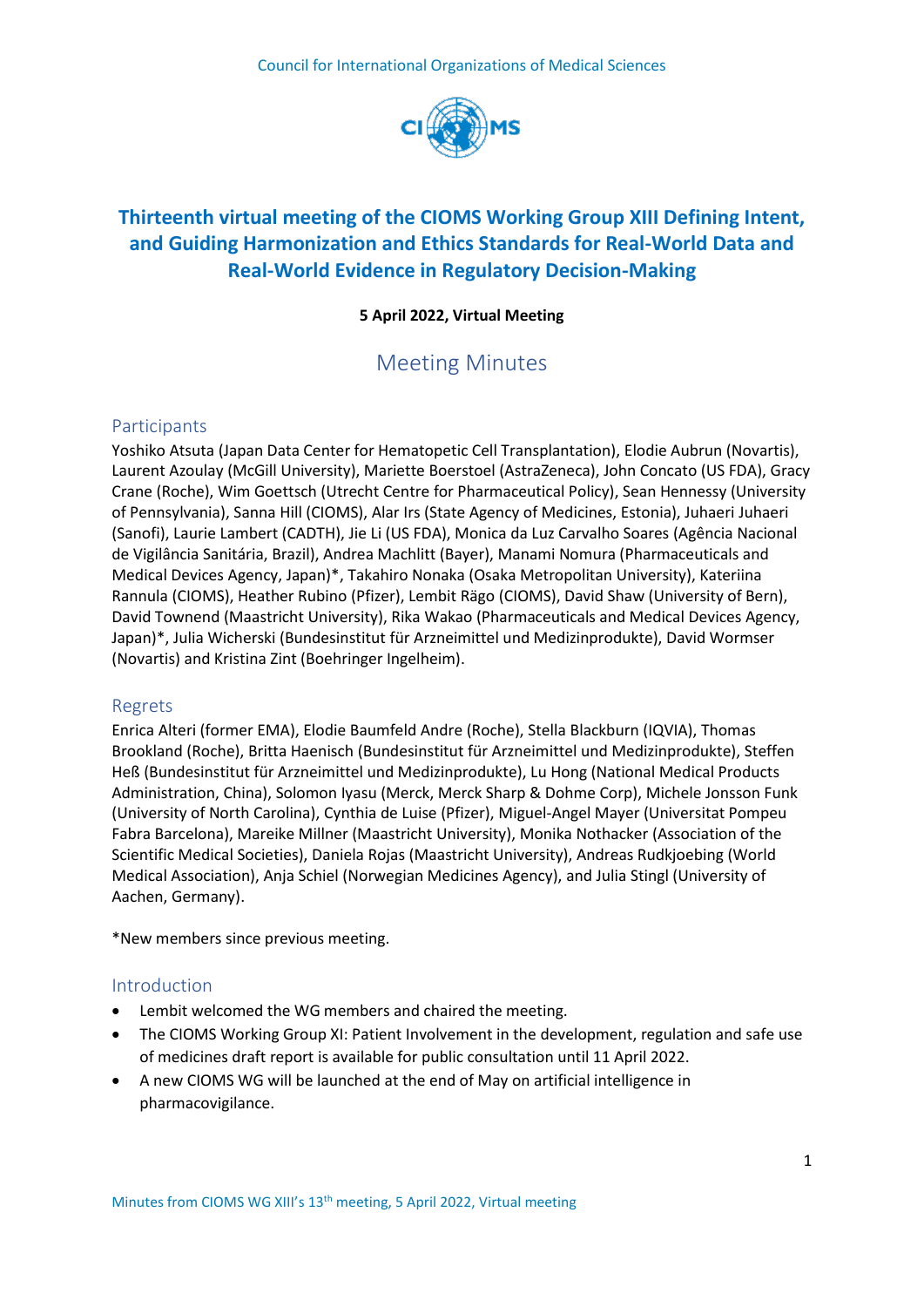#### Council for International Organizations of Medical Sciences



- We are pleased to welcome Rika Wakao and her alternate member, Manami Nomura, from the Pharmaceuticals and Medical Devices Agency in Japan. Akihiro Ishiguro has left the WG, and Takahiro Nonaka has started work at Osaka Metropolitan University and will continue as a member of the WG.
- The meeting agenda was adopted.
- Kateriina was rapporteur.

## Progress updates and discussions on chapters

#### **Chapter 1. Introduction.**

- The content of the chapter 1 draft is being fine-tuned and will be finalised as soon as the other chapters are ready.
- Chapter leads are invited to review the last paragraph of the introduction presenting the framework of the report, and if needed, suggest changes.
- The WG agreed that patient groups should be included as a target audience of the report and mentioned in the introduction.

#### Chapter 2. Uses of RWE in the regulatory process during the product lifecycle

- The Chapter 2 team is finalising the sections needing additional input. Contributions and feedback from WG members are welcome.
- There are sections of the chapter 2 draft that may be better placed in other parts of the report, e.g. it was suggested that the section on the external control arm be moved to chapter 4 and the section on the STROBE checklist and GRADE framework be moved to chapter 3. Respective chapter leads have been contacted and are invited to comment.
- The WG members are invited to contribute their expertise and make suggestions and edits as appropriate.

#### Chapter 3: Real-world data and data sources

- Revisions discussed at the last meeting, e.g. issues on data linkage, data fusion, tokenisation and inclusion of FDA guidelines on RWD / RWE, will be added to the chapter draft.
- John will review the section on FDA guidelines.
- Laurie is welcome to add a brief section on quality of data.
- Juhaeri will send the updated version to Sanna for uploading to Google Docs. Feedback from WG is welcome.

#### Chapter 4: Key scientific considerations in regulatory RWE generation

- The Chapter 4 team will continue addressing the potential sections that need additional input.
- The team welcomes the WG members' comments regarding the chapter draft.

#### Chapter 5. Ethics, governance, and related issues

 The chapter team is currently working to incorporate the perspectives of different jurisdictions, e.g. the US, Canada, Japan, etc., to create a more global approach on legislation regarding data protection.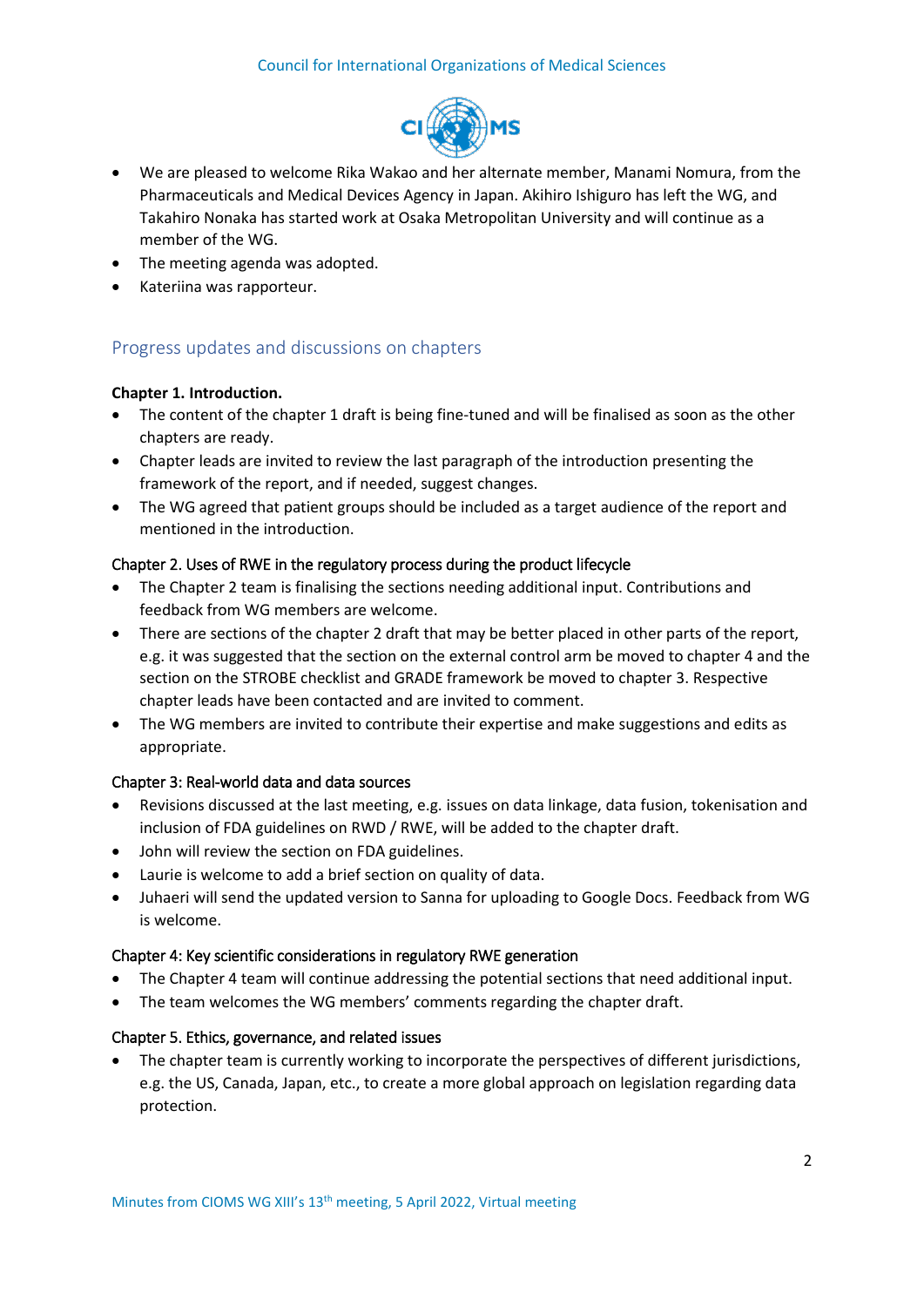

- We have received information on Canadian and Brazilian jurisdictions, and Gracy has reached out to her colleagues in China and other parts of Asia for information on their jurisdictions.
- David S. will send Lembit the questions so that he can forward them to his contacts in African organisations.
- The African Medicines Agency will be approached to contribute to the general discussion on data protection legislation.
- COVID -19 examples will be added to the draft chapter where necessary, along with a paragraph discussing the impact of the pandemic on ethical / legal issues.
- Wim informed the Chapter 5 team that he is unable to continue participating in the chapter's work, but will continue to be available as a member of the Chapter 4 team and of the WG in general.
- The Chapter 5 team is planning to meet to finalise the draft. The WG members are welcome to comment on the general flow and content of the chapter.
- Sanna will send out a Doodle poll to help schedule the next meeting in April.

### Executive summary

- The WG agreed to include a brief and informative executive summary in the report.
- The chapter leads will summarise the key messages from the chapters and decide on future recommendations to be included in the conclusion of the summary.

### Editorial committee and publishing an article

- All interested WG members are invited to inform Sanna of their availability to join the Editorial committee. [Post-meeting note: Juhaeri and Jenni have volunteered to join.]
- The WG is invited to consider publishing a scientific article in a peer-reviewed journal, preferably open access, to inform the public of the availability of the WG XIII report. Volunteers are welcome. [Post-meeting note: Juhaeri has expressed an interest to draft an article, time permitting, and requested to receive a sample CIOMS article.]
- In case the report is made available for public consultation, the Editorial committee will be responsible for integrating the received comments into the report, as far as possible. Public consultation is recommended as it adds to the transparency of creating a report and contributes to its improvement.

#### Glossary

- Following the discussion, the WG decided not to include a glossary in the report. However, the key terms and definitions will be used consistently throughout the chapters, while considering the target audience of the report.
- Should the need to create a glossary arise as a result of comments received during the public consultation of the draft report, the WG may reconvene and discuss the format and volume of the possible glossary.
- Wim shared a [GetReal glossary](https://www.imi-getreal.eu/Portals/1/Documents/01%20deliverables/D1.3%20-%20Revised%20GetReal%20glossary%20-%20FINAL%20updated%20version_25Oct16_webversion.pdf) as an example to be considered when discussing a possible future glossary.
- The terms and definitions of any third party glossary would need to be included in the WG's report to maintain the original intended meaning, as the original glossary may to some extent develop in directions other than stated in the WG report.